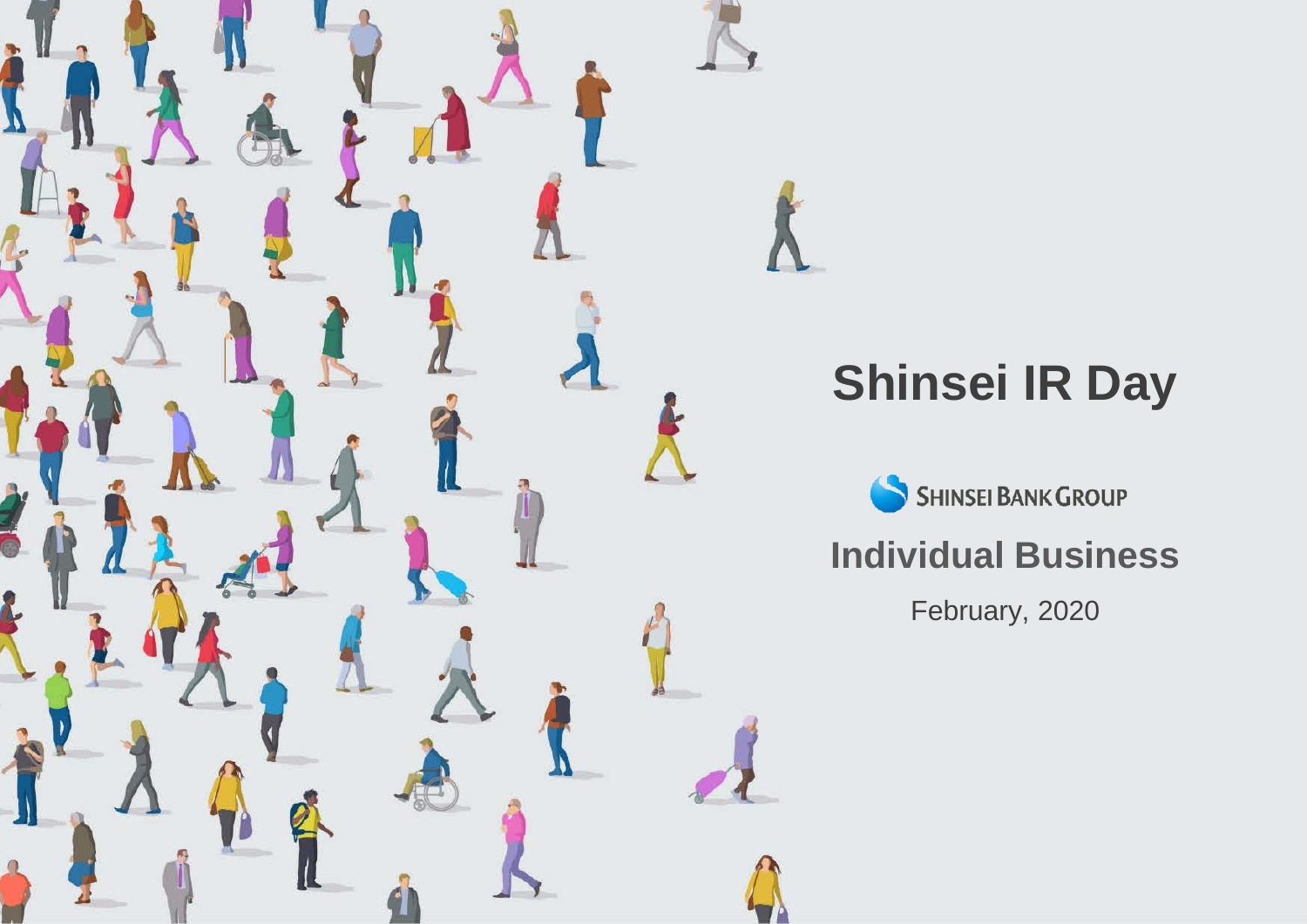



## **1. Shinsei Bank Group's Individual Business**

- $\triangleright$  Overview of Individual Business
- From Unsecured Loan to Small-Scale Finance
- ▶ Shinsei Bank Group's Business Model

## **2. Initiatives of Value Co-Creation Model**

- Collaboration between the Shinsei Bank Group and Other **Companies**
- $\triangleright$  Initiatives

## **3. Summary and Key Takeaways**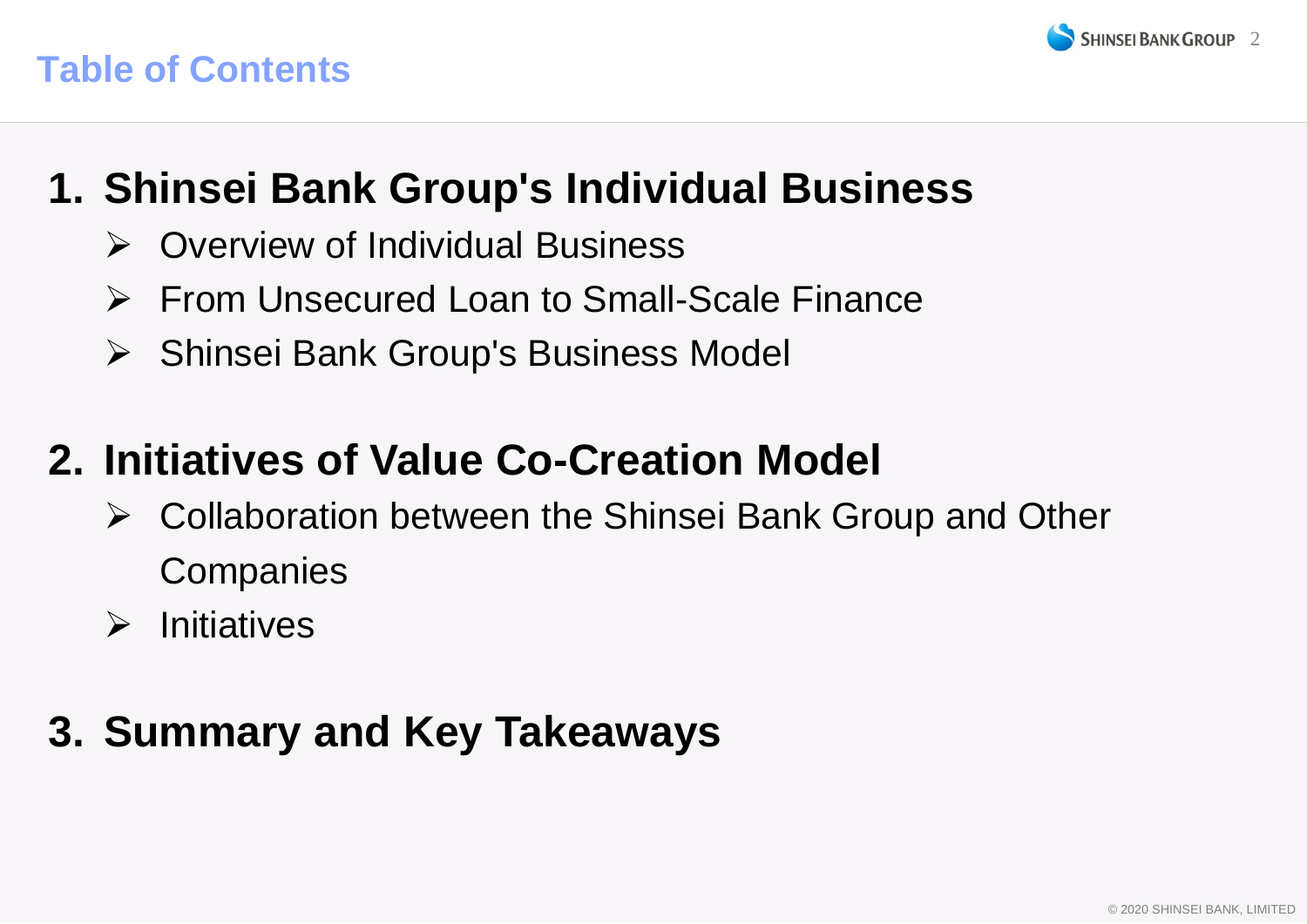

#### **Overview of Individual Businesses**

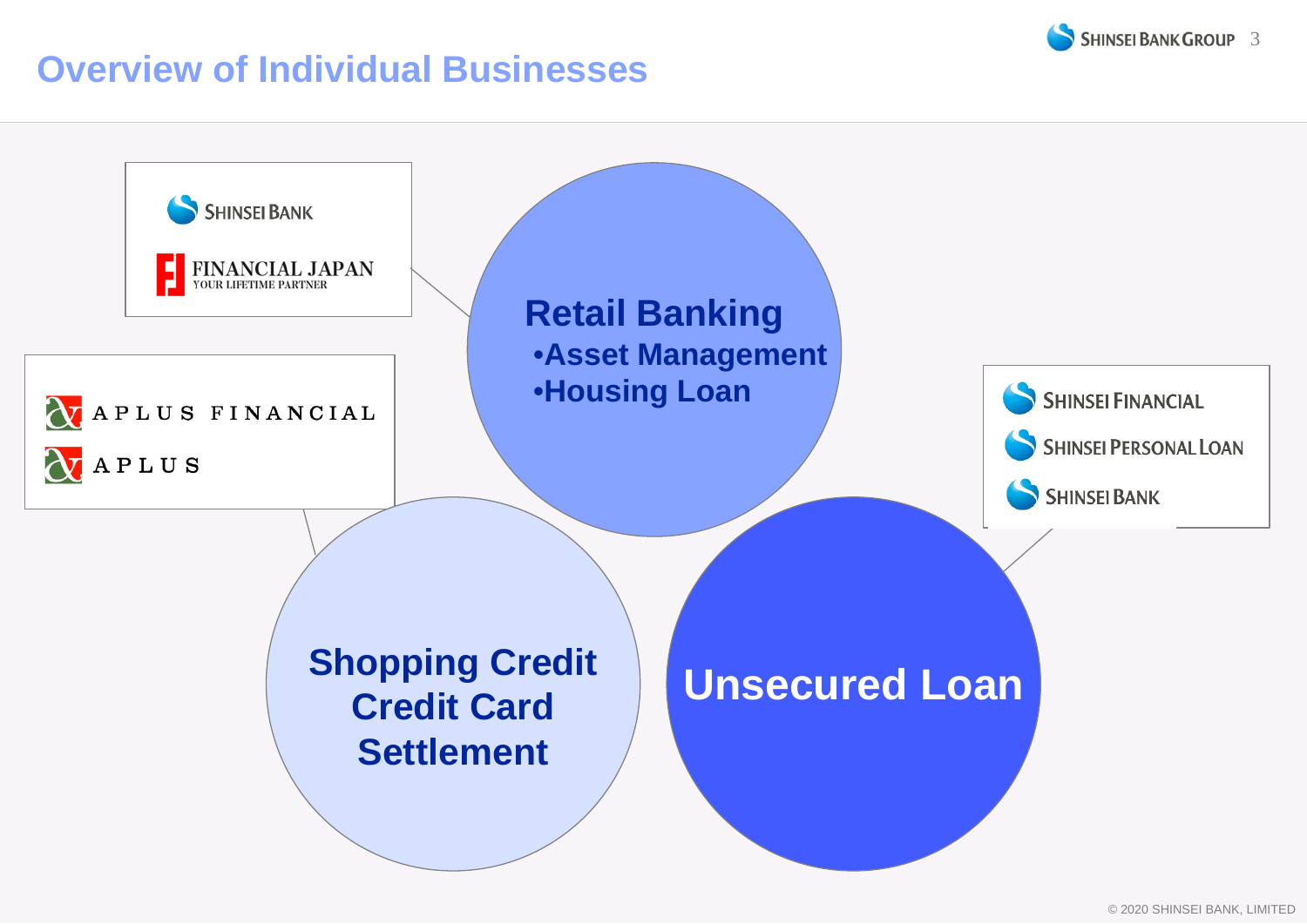### **From Unsecured Loan to Small-scale Finance**

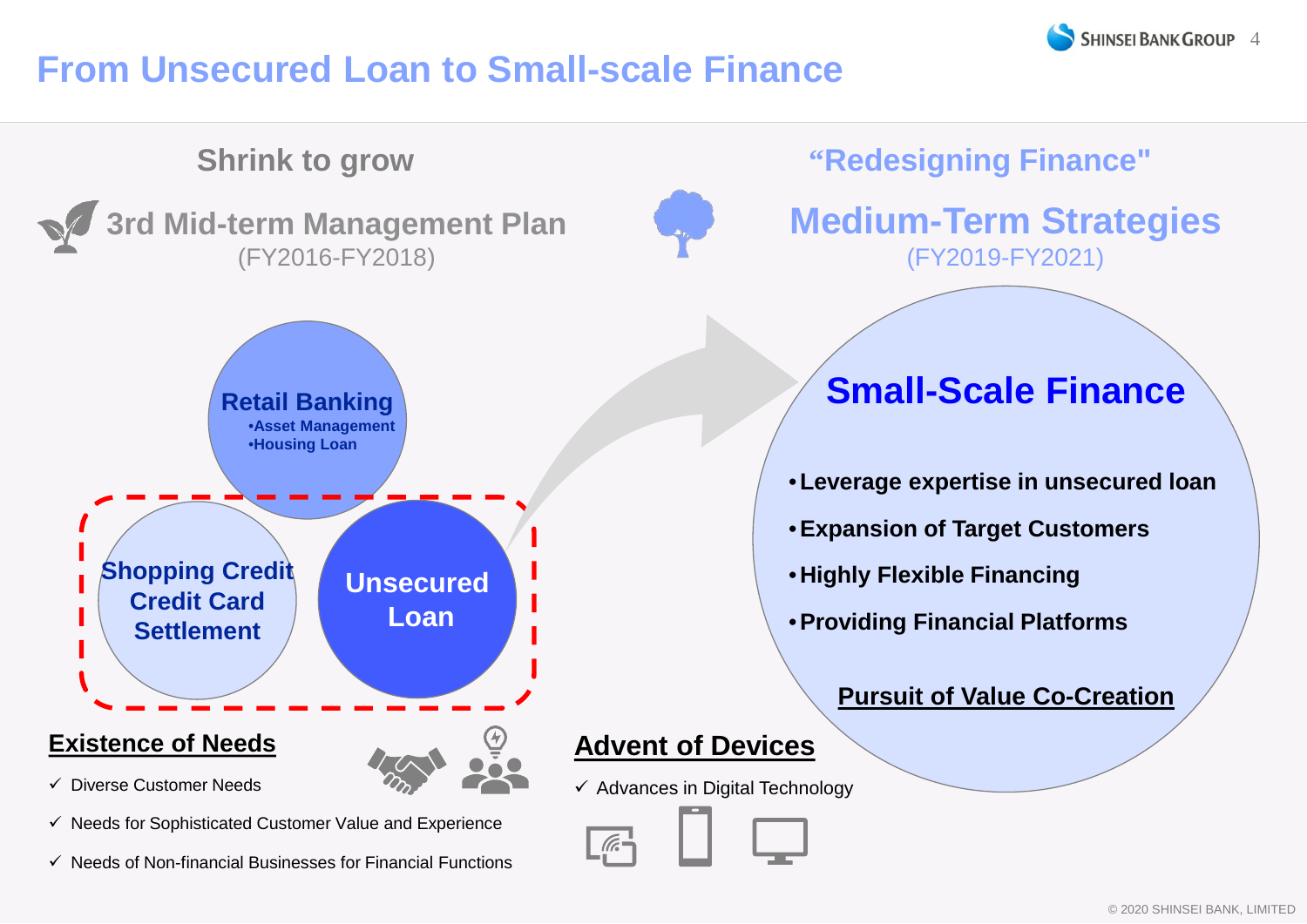

#### **Shinsei Bank Group's Business Model**



**Provide Shinsei Bank Group products and services to customers acquired by ourselves**

**Provide new value and services in cooperation with third parties by leveraging the expertise in a self-contained model**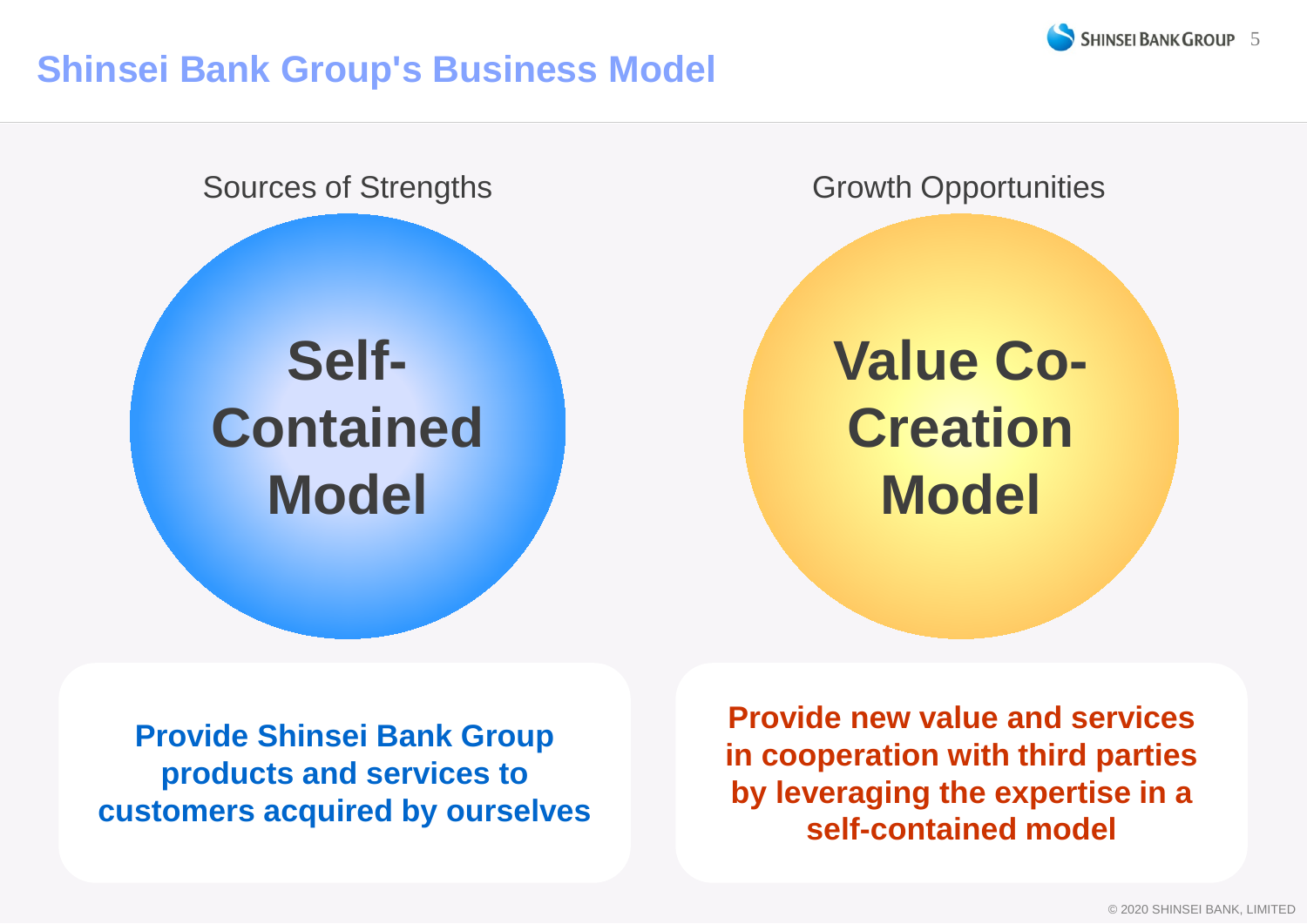

#### **Shinsei Bank Group's Business Model**



## **Provide New Financing Services**

© 2020 SHINSEI BANK, LIMITED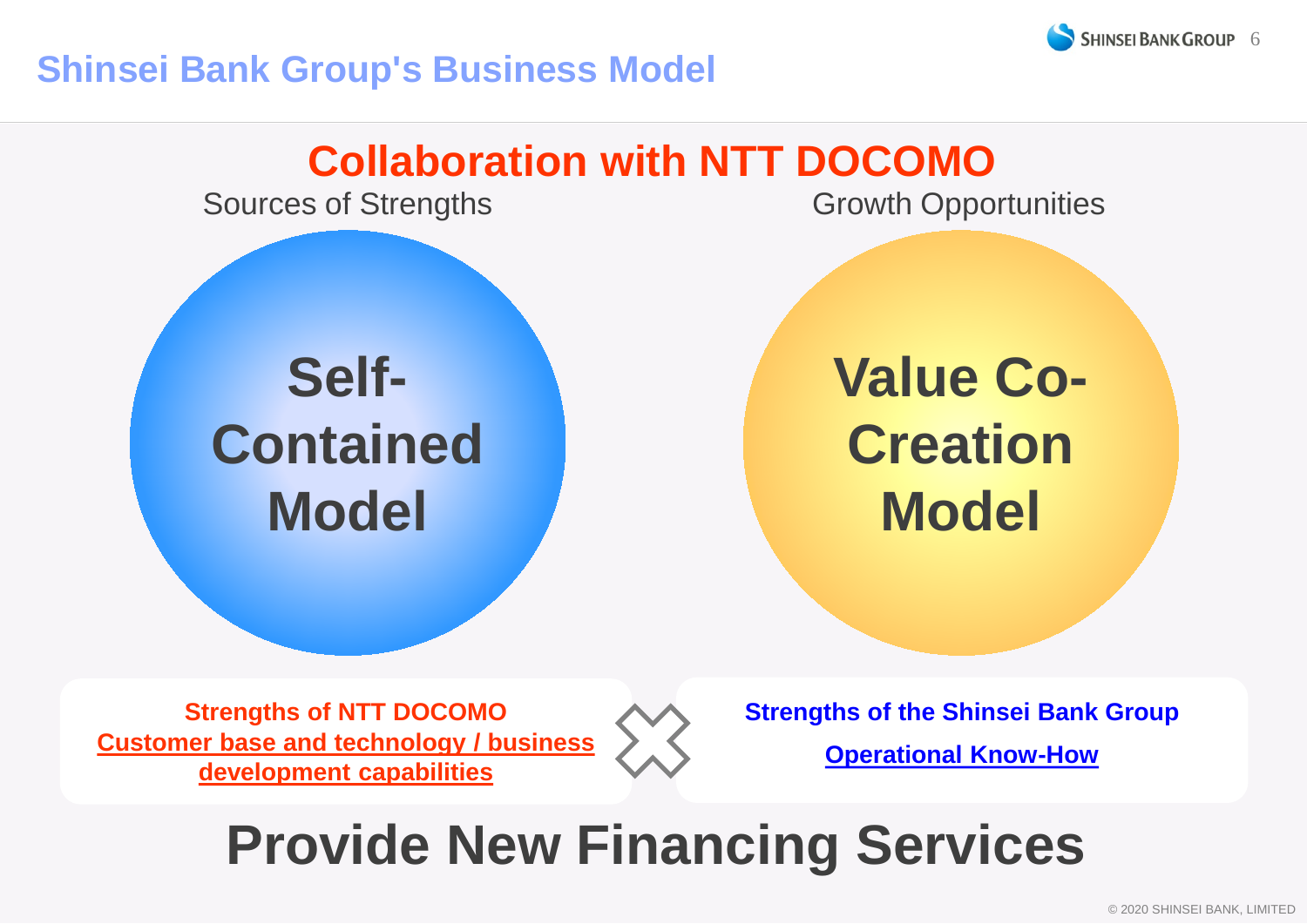

#### **Shinsei Bank Group's Business Model**



**Provide Shinsei Bank Group products and services to customers acquired by ourselves**

**Provide new value and services in cooperation with third parties by leveraging the expertise in a self-contained business**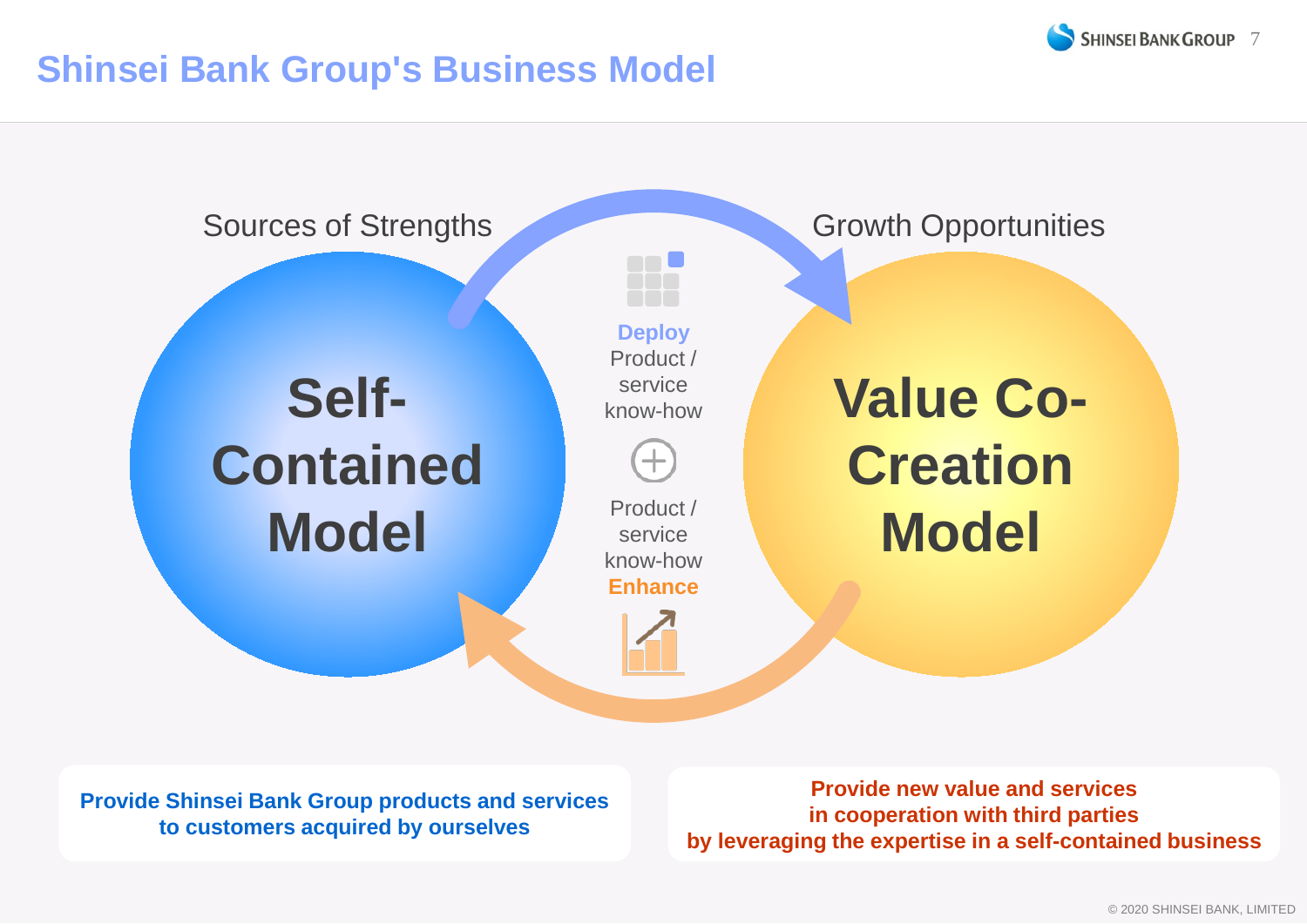#### SHINSEI BANK GROUP 8 **Value Co-Creation Model: Collaboration with External Companies**

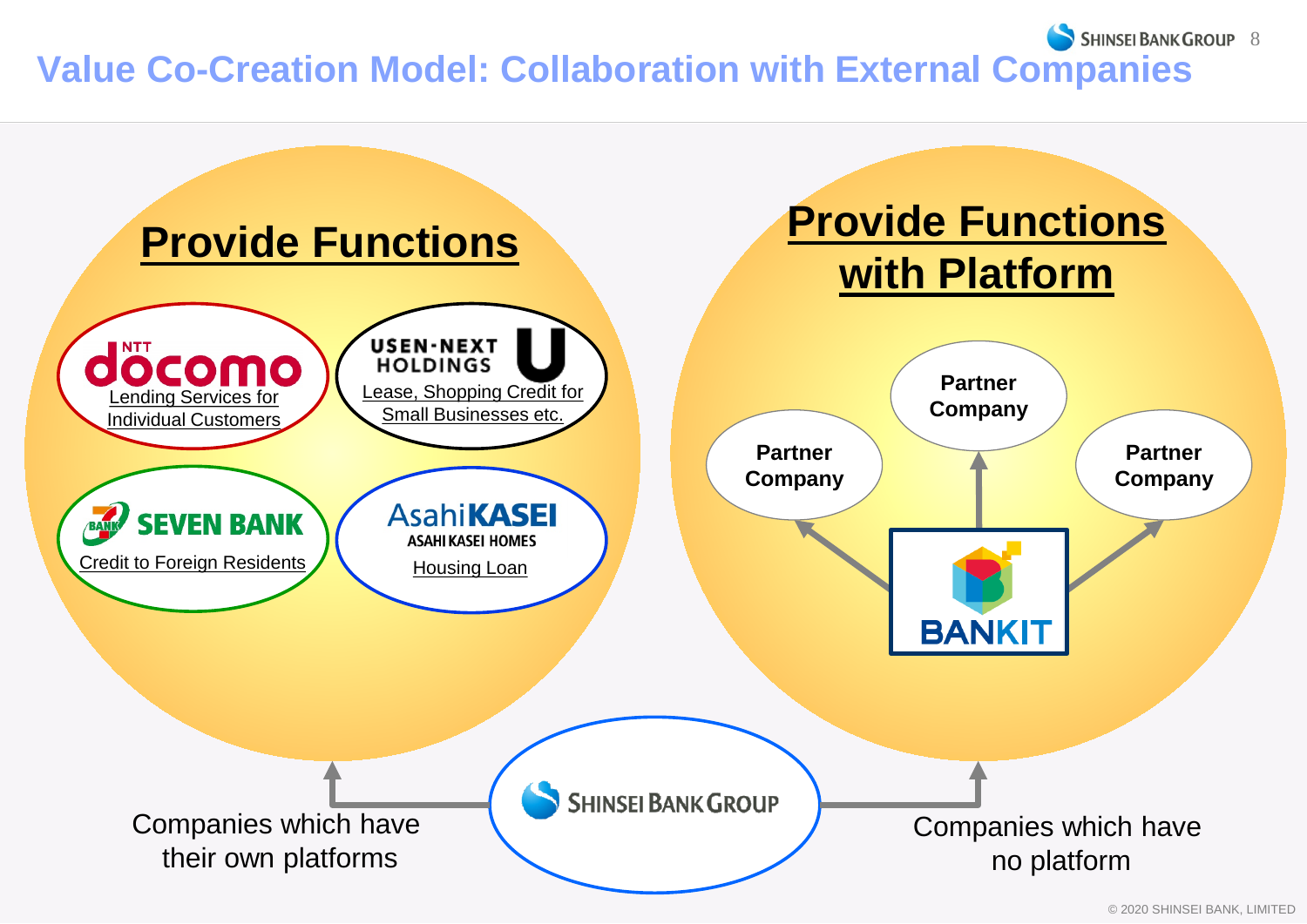

#### **Initiatives with NTT DOCOMO to Provide Functions**

# döcomo **Points**

- **Provide New Value Added** through NTT DOCOMO's Technological Capabilities
- **Scoring** based on Data held by NTT DOCOMO
- Shinsei Bank Group Provides Risk-Taking Functions and **Gains Access to New Customer Segments**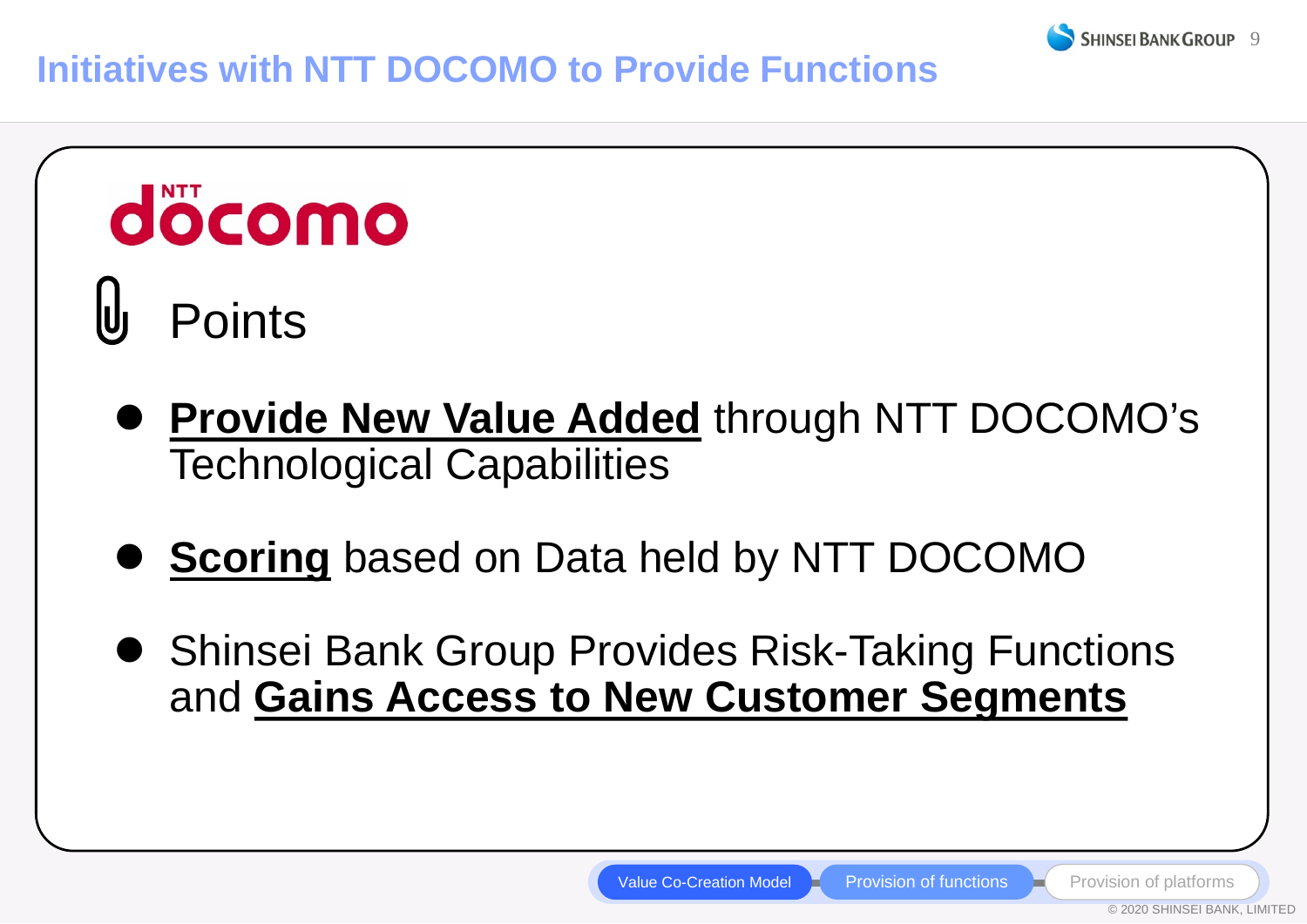

- **Provide Commercial Finance Services**, such as Shopping Credit, Small Leasing, and Corporate Cards through the Joint Venture with the Shinsei Bank Group
- **Develop Further Financial Services** for Sole Proprietors and SMEs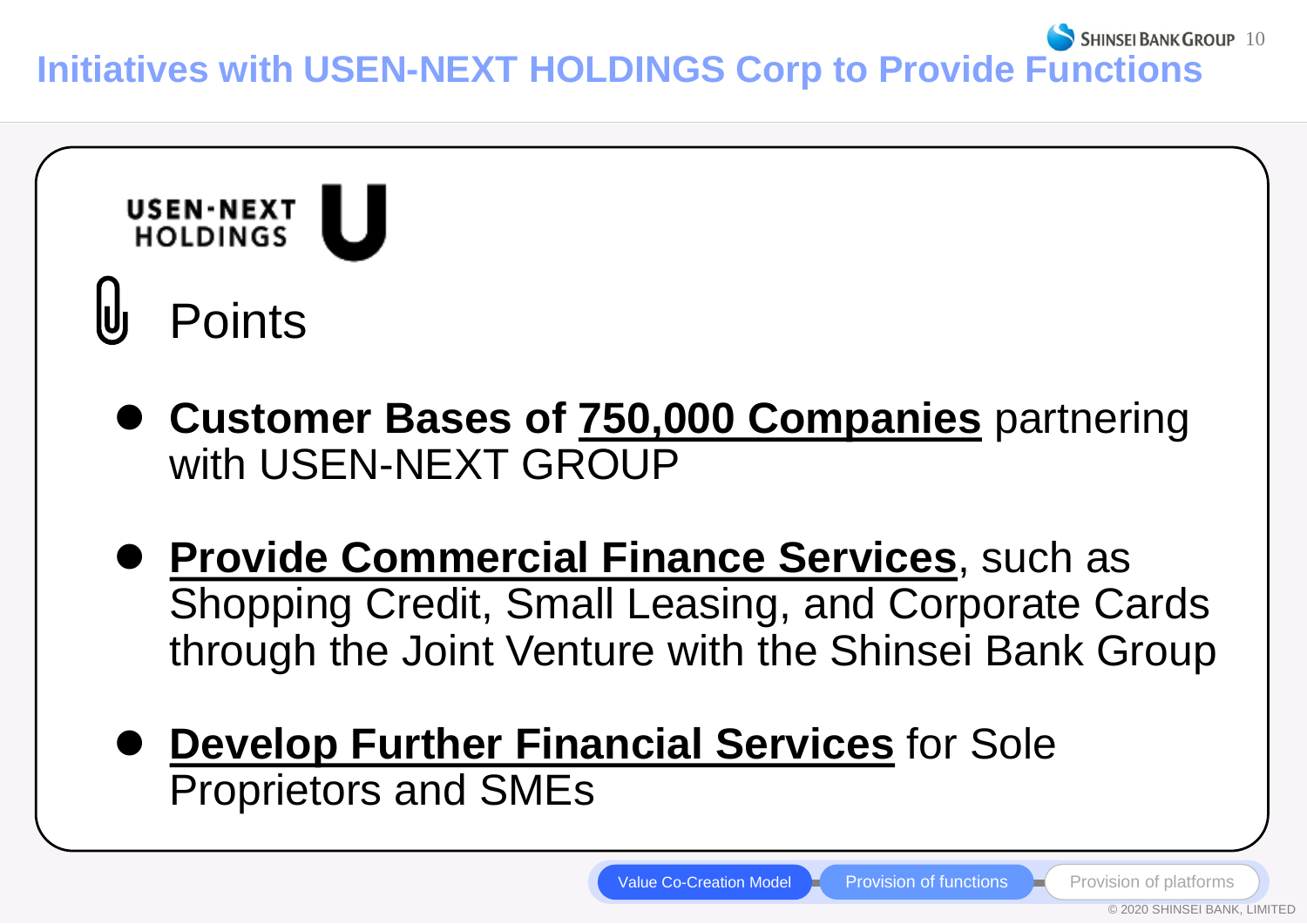



- **Provide Finance Services for Foreigners** through Joint Venture with the Shinsei Bank Group
- **Contribute to Achievement of SDGs through** Comprehensive Supports for the Rich Lives of Foreigners in Japan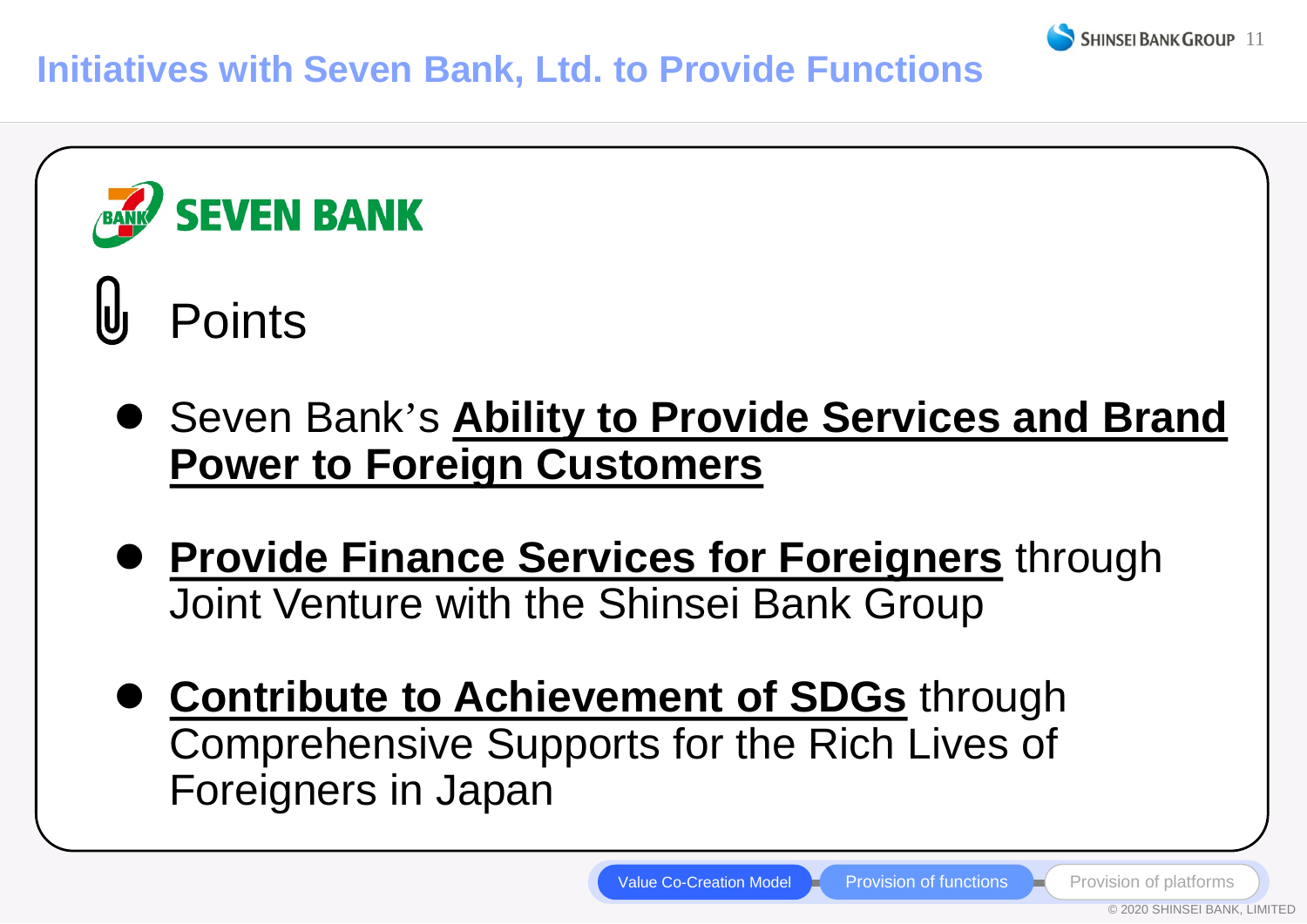**SHINSEI BANK GROUP 12 Initiatives with Asahi Kasei Homes Corp to Provide Functions**



 **Reduced Monthly Repayment** by Making a Part of the Loan Principal Payable in a Lump Sum at the End of the Term.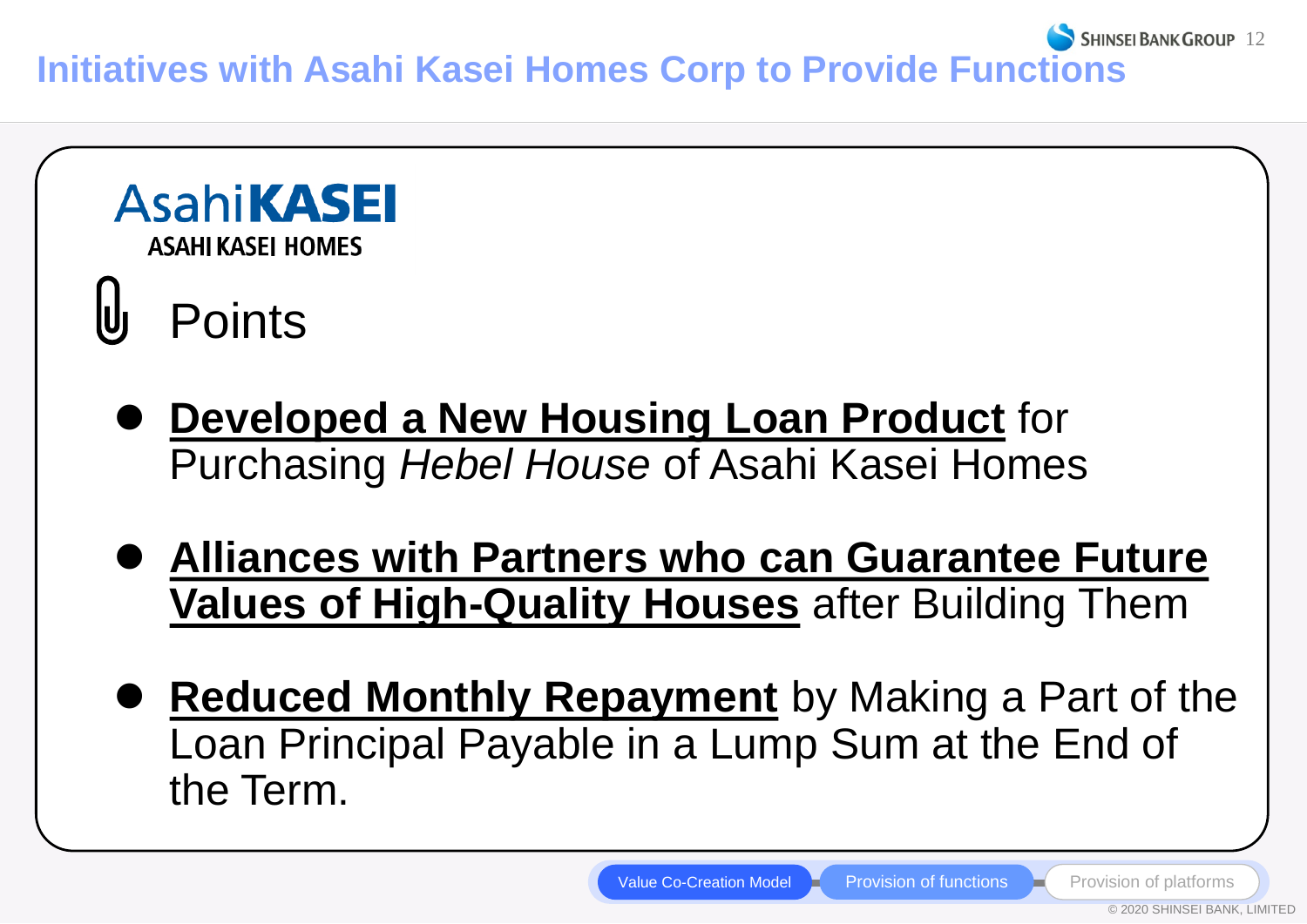**BANKIT Initiatives to Provide Platforms and Functions (1)**



- **Support Customer Contacts and Actual Operations**
- **Services by Putting Together of the Shinsei Bank Group Companies' Expertise through Close Cooperation**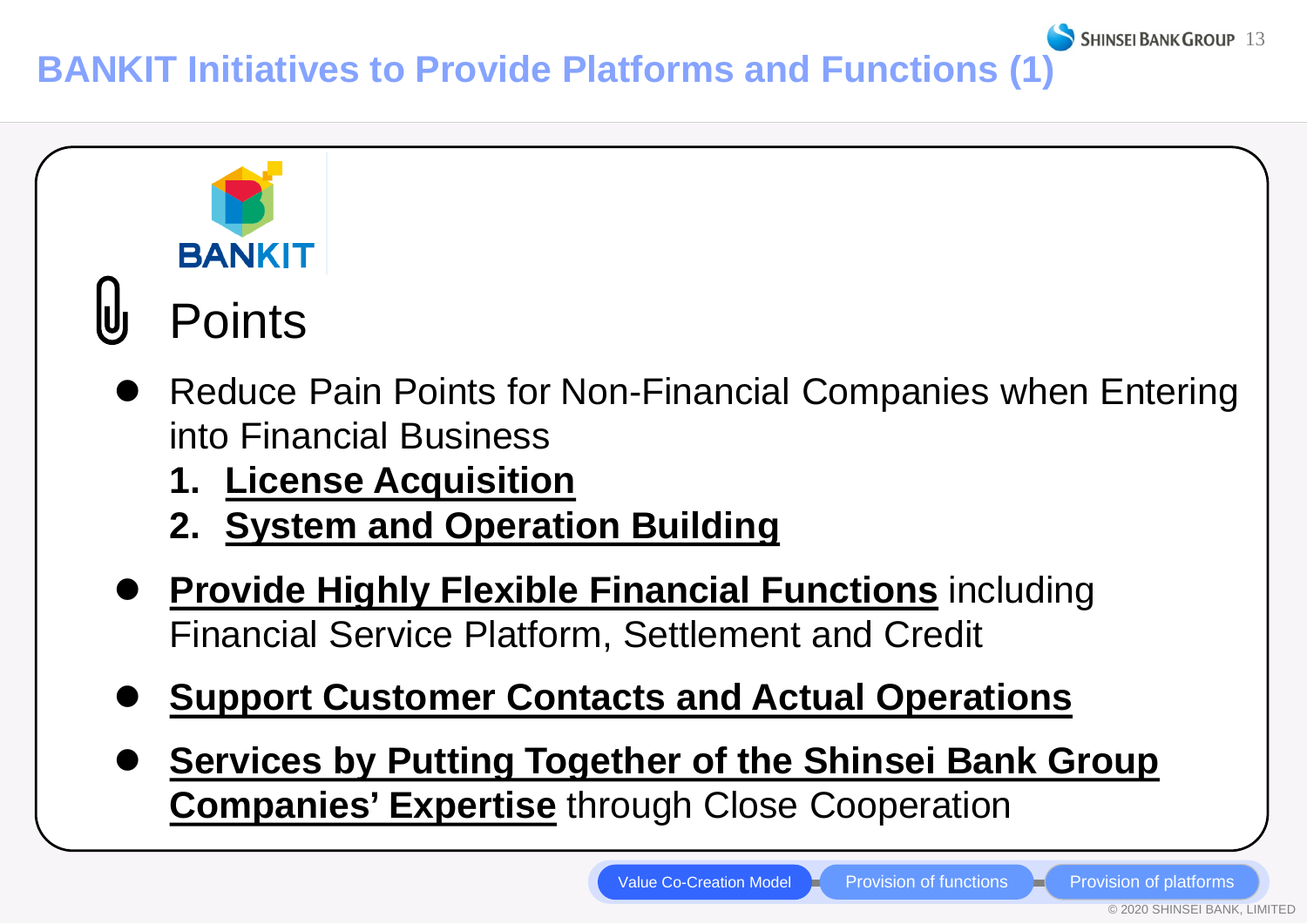#### **BANKIT Initiatives to Provide Platforms and Functions (2)**



© 2020 SHINSEI BANK, LIMITED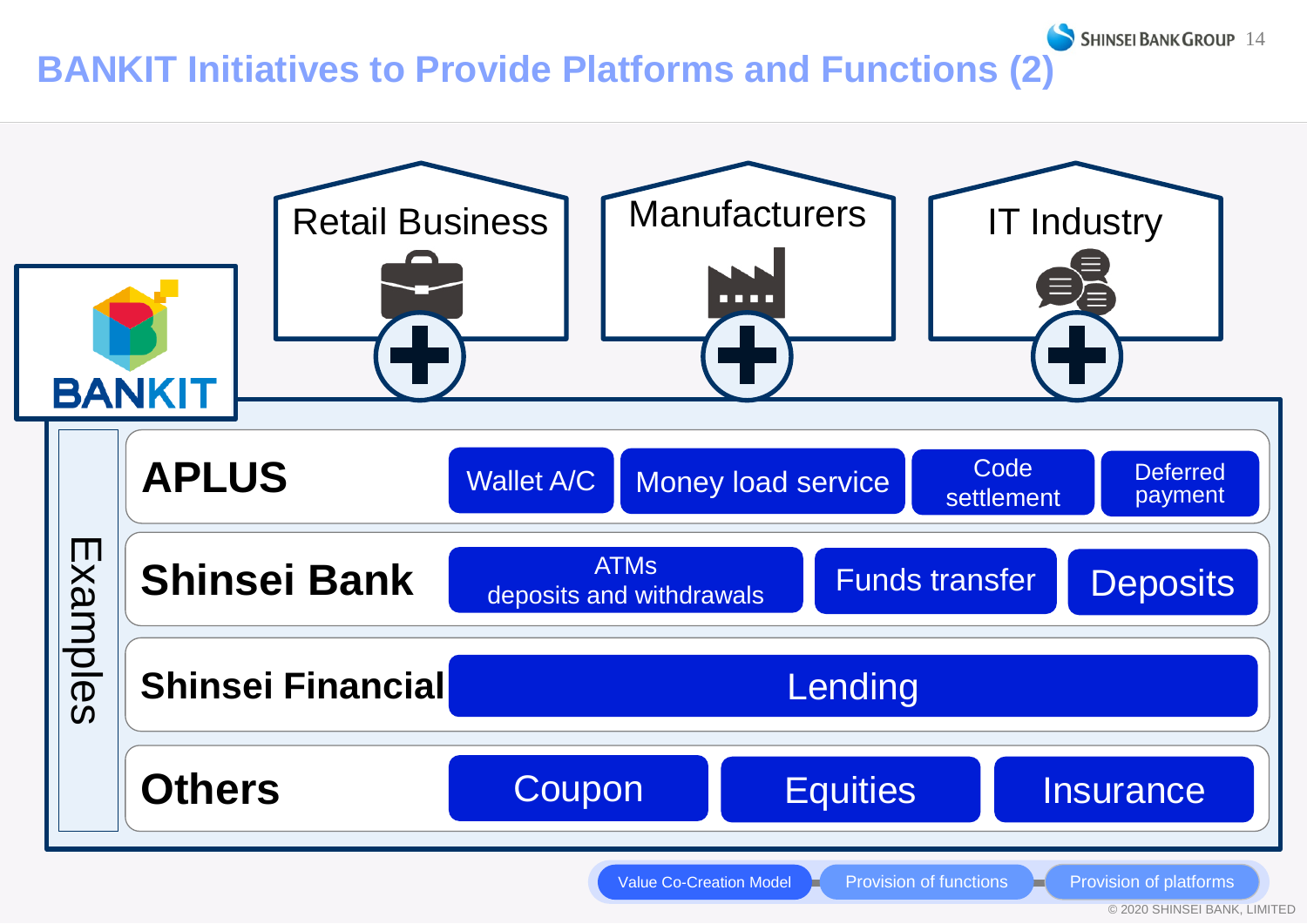#### **Vision for Small-Scale Finance**



\* Ratio of ordinary business profit after net credit costs, excluding temporary factors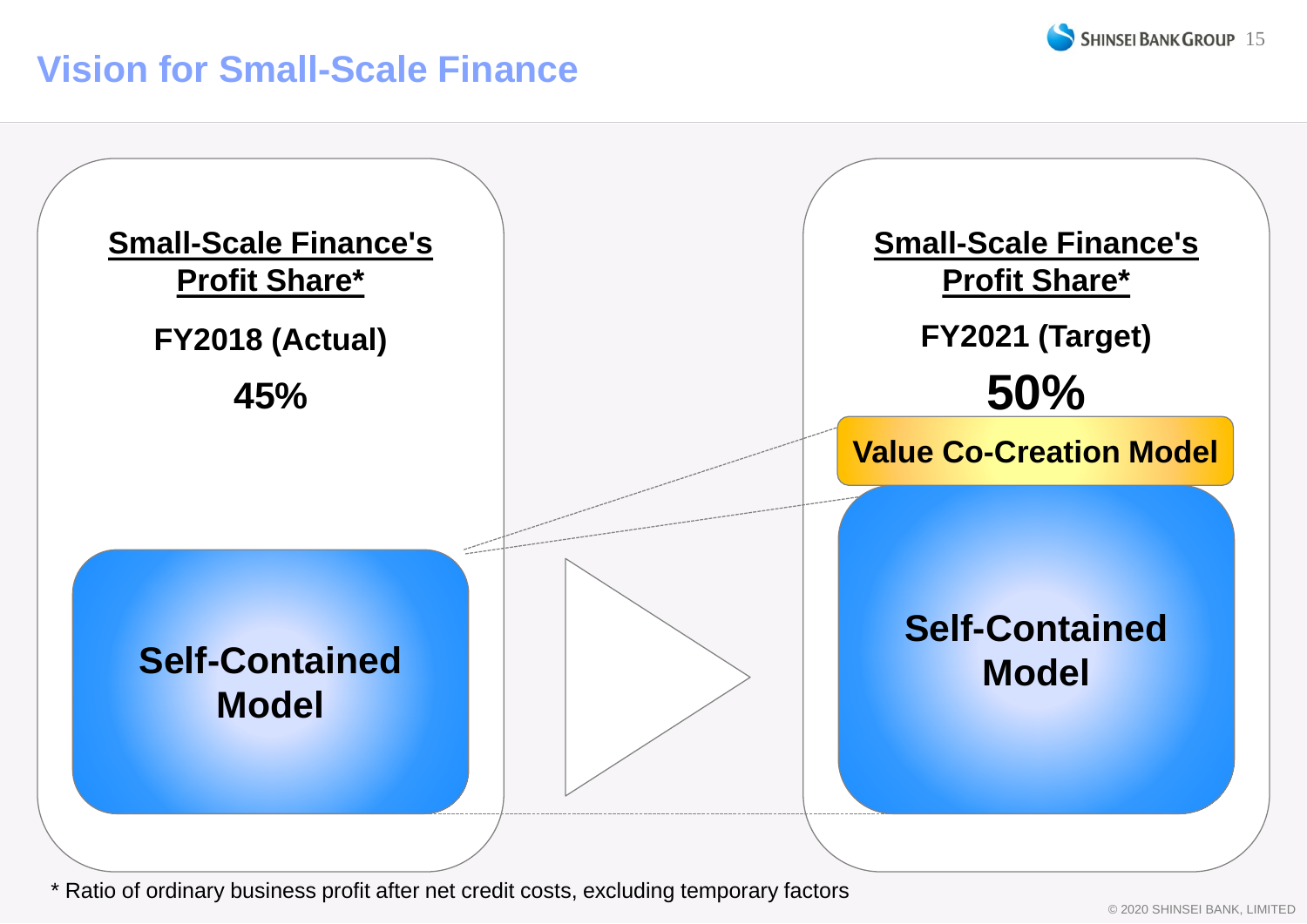

#### **Summary and Key Takeaways**

- Initiatives for Small Scalet Finance under the Medium-Term Strategies
	- ◆ Provide of Know-How in Unsecured Loan Business to a Wide Range of Customers
	- Develop Highly Flexible Financial Services and Provide Platforms
- "Value Co-Creation" with Third Parties
	- ◆ Provide Functions
		- Provide Functions to Partner Companies with Own Customer Bases and Functions
	- ▸ Provide Platforms and Functions
		- Provide Platforms and Functions to Partner Companies which hesitate to Enter into the Financial Business and/or Settlement Business
- **Future Challenges** 
	- Implementation and Monetization of Current Initiatives
	- Discover New Opportunities for "Value Co-Creation"